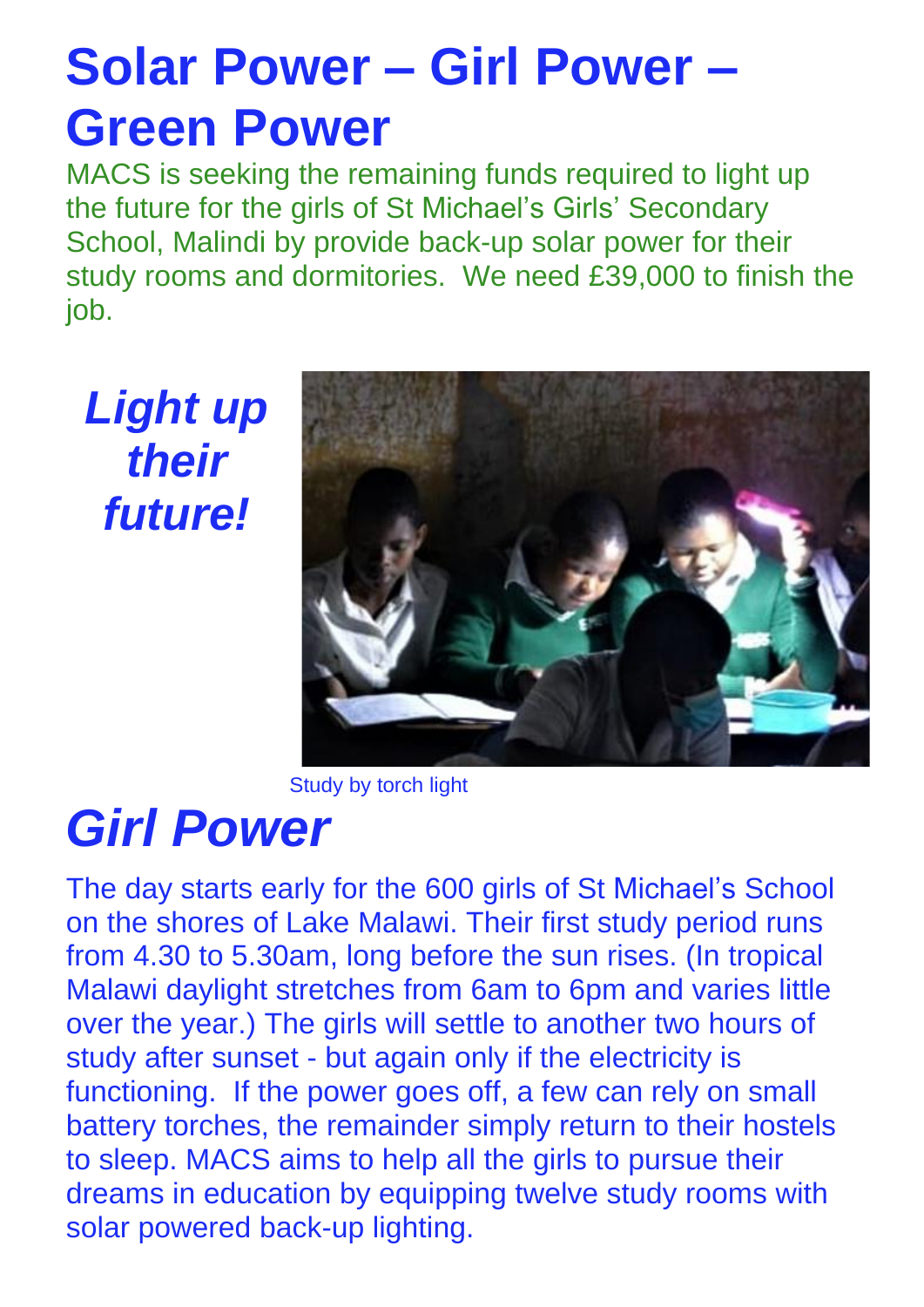# *Solar Power*

Solar power offers clean and reliable lighting in a country where frequent power cuts affect those fortunate enough to have access to electricity. Those relying on the national grid experience daily rationing and lengthy "outages" lasting from a few hours to several weeks. This impacts severely on medical and educational facilities. In 2021, MACS provided solar power to twelve rural health centres. Now we are turning our attention to schools.



Solar power for a health centre

## *Green Power*

In Malawi 97% of households rely on firewood or charcoal to provide the energy for cooking. Fewer than 1 in 10 people have access to the national electricity grid and that number shrinks to 1 in 100 in rural areas where 85% of the country's population lives. Malawi lost over a third of its forest cover to firewood collection in the decades either side of the Millennium, resulting in land degradation and the silting up of the rivers, including the River Shire, which should provide hydroelectricity. In the short term the Malawi government is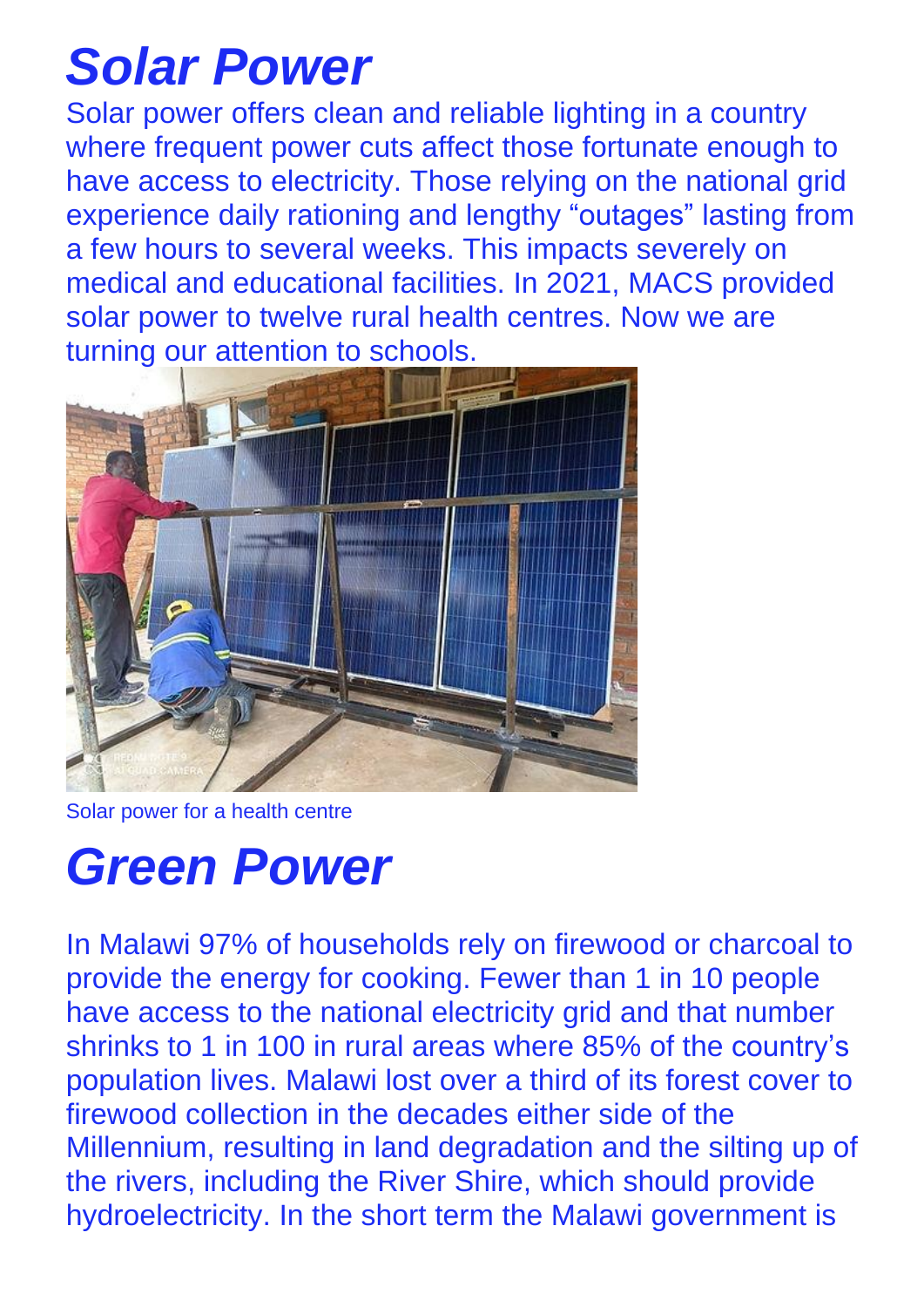

building its first coal-fired power station as well as several temporary diesel-fuel power stations with the inevitable damage to the environment.

More firewood from the forest.

MACS has been working in Malawi, one of the ten poorest countries in the world, since 1993. We work alongside people in the rural areas, where the

needs are greatest, by responding to specific requests for support.

Most of our funding is on education, healthcare, community and water projects. Alongside the local community we build and repair classrooms, build houses that will enable a nurse, teacher or priest to take up a post in a village, we supply education and sports equipment to schools. Where the congregation has built strong walls for a church we provide a roof. Church buildings are used throughout the week by the community. The four Anglican hospitals and their eleven outlying health centres are always in need of supplies and equipment.

Just as important as the material things, we assist with seeds for growth. We provide bursaries for over 74 secondary school students and support orphans, fund training for volunteer pre-school teachers, skills training